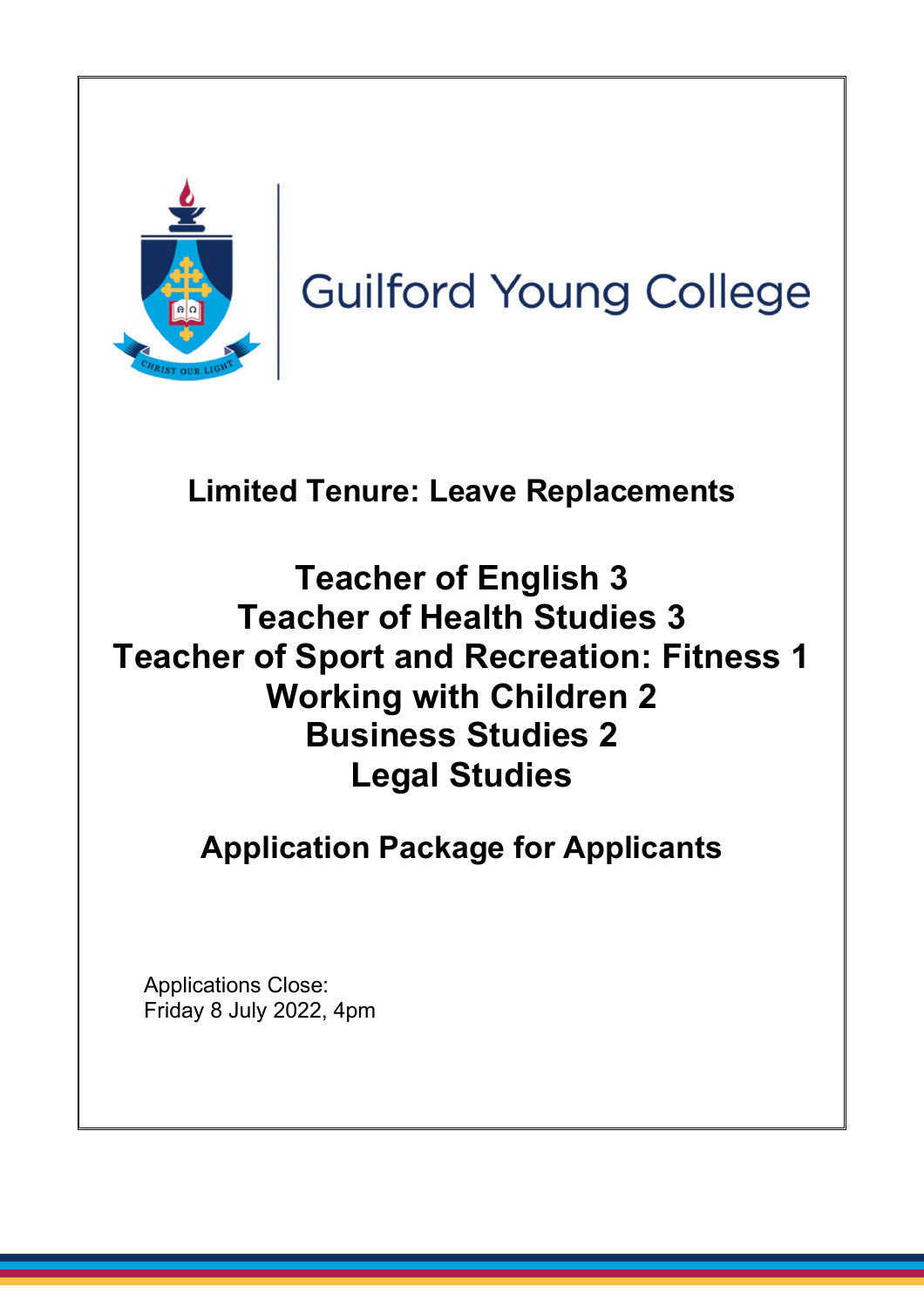## General Information



Catholic Education Tasmania (CET) is a community of thirty-eight schools and colleges serving over 16,000 students and their families across Tasmania supported by the Tasmanian Catholic Education Office (TCEO).

The Archdiocese of Hobart covers the State of Tasmania. The Archbishop of Hobart authorises the existence of all Catholic Education institutes in Tasmania.

Within the Archdiocese there are thirty-eight Catholic schools administrated by the TCEO;

- □ 35 Archdiocesan Schools
- □ 3 Congregational Schools (Dominic College, St Virgil's College, St Francis Flexible Learning Centre)

The Archbishop delegates responsibility to other key bodies including the Catholic Education Commission Tasmania (CECT), the CET Executive Director , School Boards and other groups that support Catholic schools.

Employees are to be familiar with, have an understanding of and commitment to, the Archbishop's Charter for Catholic Schools.

The TCEO, established in 1959, is the central administrative and co-ordinating body for the multifaceted and diverse mission of Catholic education in Tasmania. One of its prime functions, under the CET Executive Director, is to co-ordinate the provision of Catholic education at all levels and to communicate and negotiate with appropriate authorities on behalf of all Catholic schools in Tasmania.

Some key documents include:

- The Archbishop's Charter for Catholic Schools
- The Tasmania Catholic Education Single Enterprise Agreement 2018
- CECT Policies
- School Policies

For further information click the following links to access the CET and school website:

www[.catholic.tas.edu.au](http://catholic.tas.edu.au/) www.gyc.tas.edu.au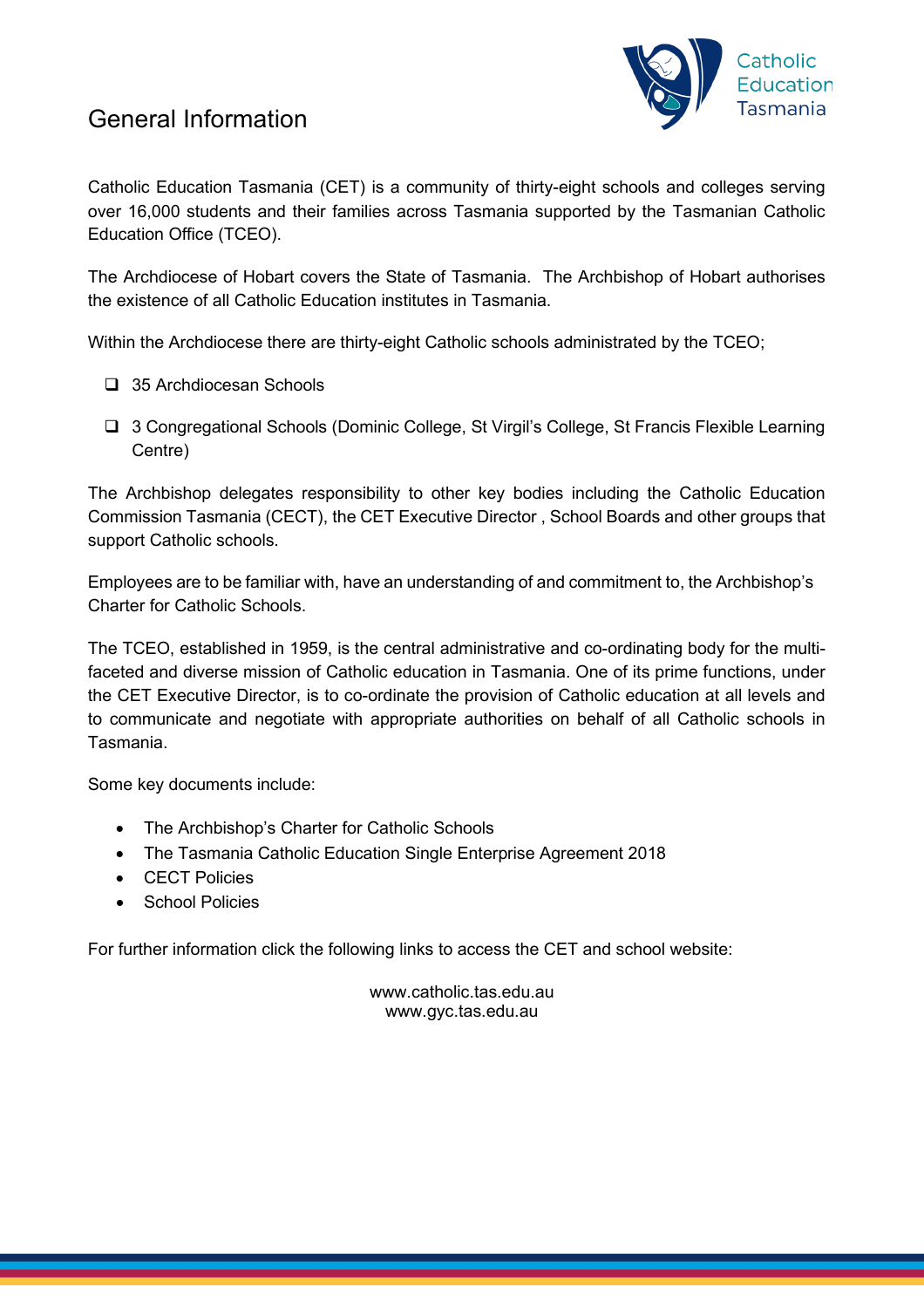## Application for Employment

| <b>Position - Leave replacement:</b>            |                      |  |               | Please select role/s |                                      |  |
|-------------------------------------------------|----------------------|--|---------------|----------------------|--------------------------------------|--|
| $\Box$ Teacher of English 3                     |                      |  |               |                      |                                      |  |
| $\Box$ Teacher of Health Studies 3              |                      |  |               |                      |                                      |  |
| $\Box$ Teacher of Sport & Recreation: Fitness 1 |                      |  |               |                      |                                      |  |
| $\Box$ Business Studies 2                       |                      |  |               |                      |                                      |  |
| $\Box$ Working with Children 2                  |                      |  |               |                      |                                      |  |
|                                                 | $\Box$ Legal Studies |  |               |                      |                                      |  |
|                                                 |                      |  |               |                      |                                      |  |
| <b>Family Name</b>                              |                      |  | Given Name(s) |                      |                                      |  |
| <b>Postal Address</b>                           |                      |  |               |                      |                                      |  |
|                                                 |                      |  |               |                      |                                      |  |
| Telephone:                                      | Work $\square$       |  |               | Home $\Box$          |                                      |  |
|                                                 | Mobile $\square$     |  |               |                      | please tick preferred contact number |  |
| Email Address:                                  |                      |  |               |                      |                                      |  |

### **Educational Qualification** – Detail Highest Academic Qualification Awarded

| Qualification |              |  |
|---------------|--------------|--|
| Institution   | Year Awarded |  |

| Tasmanian Teacher Registration Number (if                          |  |
|--------------------------------------------------------------------|--|
| applicable)                                                        |  |
| Catholic Education Accreditation Level Attained (if<br>applicable) |  |
| Working with Vulnerable People check                               |  |

#### **Referees**

|                       | Please provide the names of three referees who are able to comment on your recent work experience and |
|-----------------------|-------------------------------------------------------------------------------------------------------|
| skills.               |                                                                                                       |
| Name                  |                                                                                                       |
| Postal Address        |                                                                                                       |
| <b>Phone Number</b>   |                                                                                                       |
| <b>Email Address</b>  |                                                                                                       |
| Name                  |                                                                                                       |
| Postal Address        |                                                                                                       |
| <b>Phone Number</b>   |                                                                                                       |
| <b>Email Address</b>  |                                                                                                       |
| Name                  |                                                                                                       |
| <b>Postal Address</b> |                                                                                                       |
| <b>Phone Number</b>   |                                                                                                       |
| <b>Email Address</b>  |                                                                                                       |
|                       |                                                                                                       |

Signature date date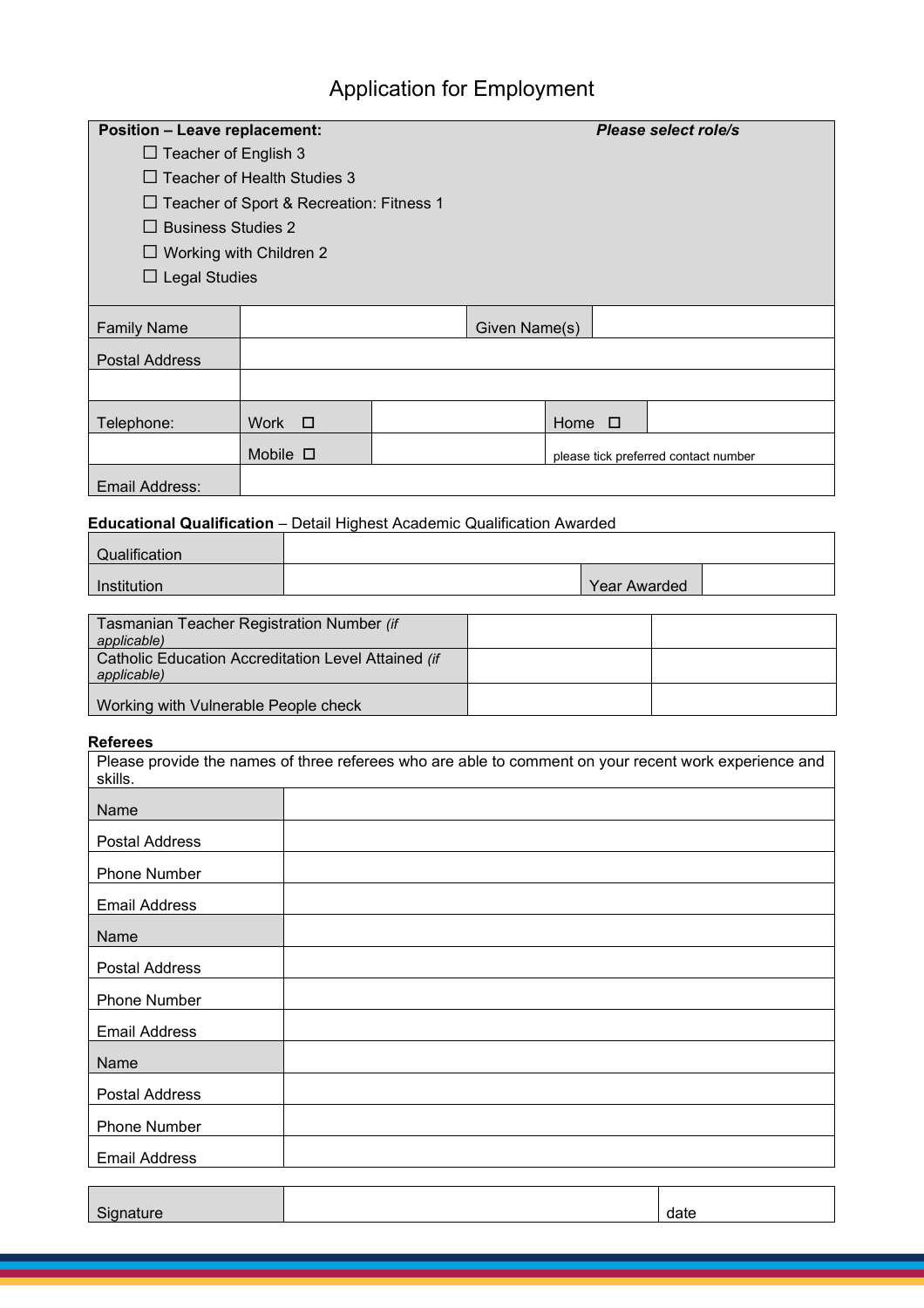

#### **ROLE DESCRIPTION**

| <b>Role title:</b>      | Teacher                                                                                                     |
|-------------------------|-------------------------------------------------------------------------------------------------------------|
| <b>Classification:</b>  | Teacher, as per experience                                                                                  |
| <b>College/College:</b> | <b>Guilford Young College</b>                                                                               |
| Is responsible to:      | <b>Head of Faculty</b>                                                                                      |
| Key relationships:      | Teachers, school/TCEO staff, students, parents, volunteers, Parish Priests,<br>visitors, Archdiocesan staff |

#### **ROLE ACCOUNTABILITY**

The primary role of the Religion Teacher is to provide for the spiritual, academic and wellbeing needs of all students and to adhere to Catholic pinciples, by personal example, integrity and behaviour.

#### **CATHOLIC EDUCATION TASMANIA REQUIREMENTS**

- Support the mission of the Catholic Church
- Support the Catholic Education Commission Tasmania (CECT) Vision and Mission Statement
- Support the Vision and Mission statement of the individual school
- Nurture the formation of young people through the expression and integration of Catholic beliefs and Gospel values in all aspects of school life
- You must uphold Catholic belief and practice in all the Employee's professional activities and refrain from expressing public opinions or engaging in public activity that, in the reasonable opinion of the Employer, would bring the Employer into disrepute.
- You must be familiar with, have an understanding of and uphold the implementation of the Archbishop's Charter for Catholic Schools

#### **PERSONAL CAPABILITIES**

- To honour, respect and model the Gospel values in all interactions with people in day to day life
- To continually develop positive relationships with all members of the community
- To genuinely support each student within your care wherever possible, celebrating their diversity and catering for individual differences as required
- To be active, collaborative, authentic, professional and relationahl members of a Catholic School **Community**
- To develop and support a school culture that empowers students to think critically, discern wisely and value the search for truth
- To openly and honestly provide professional feedback and support to colleagues through the sharing of teaching, public support of other colleagues, and maintaining the dignity of all people within our school community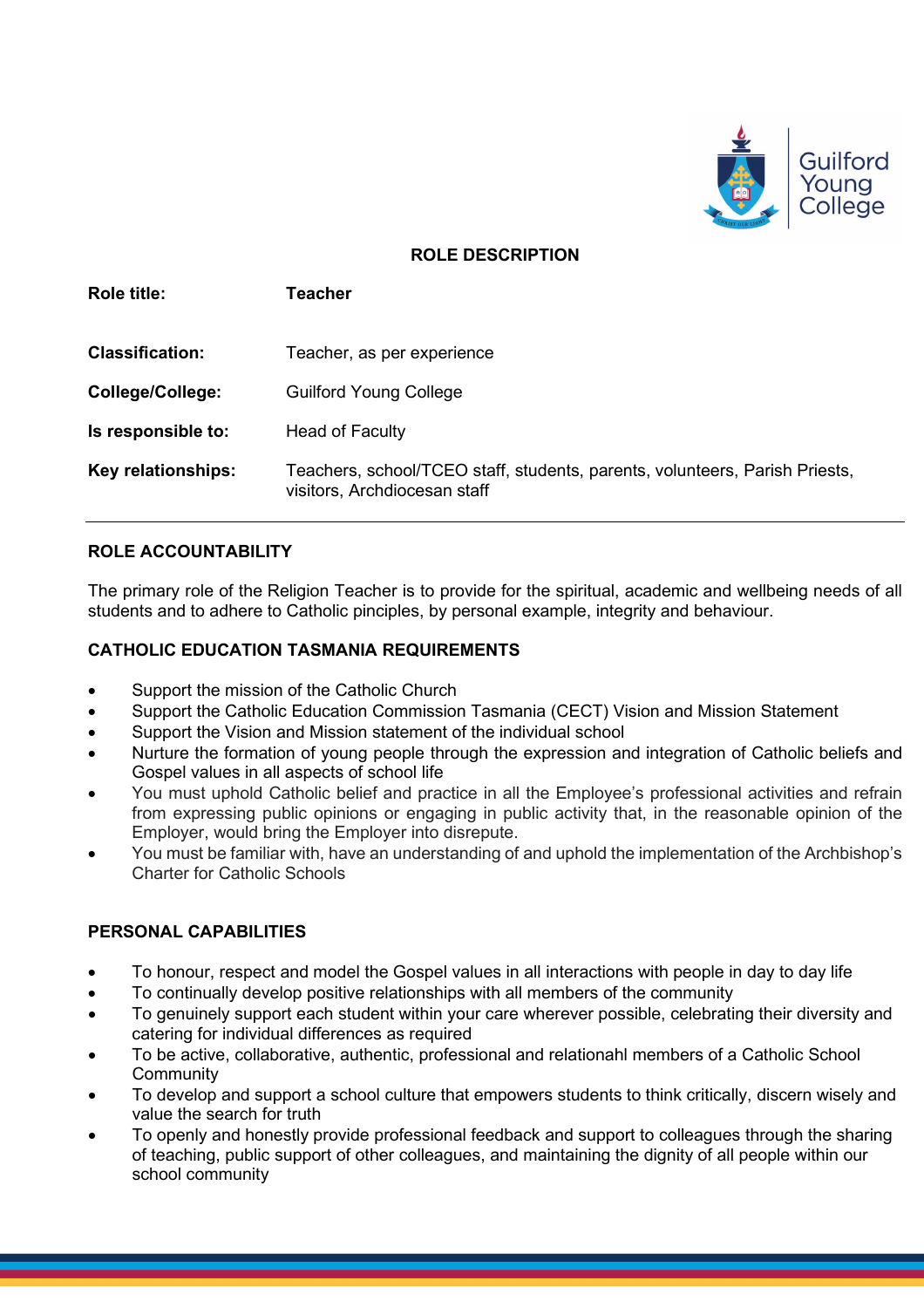- To openly and honestly enter into dialogue with the Principal and Leadership Team with relevant issues where necessary and appropriate
- To recognize and support parents as the first and foremost educatros of their children
- To actively engage and encourage parents to be involved in their child's education through a variety of opportunities
- To create an atmosphere in which parents feel comfortable to approach the teacher on matters relating to their child
- To maintain positive, open and proactive communication with parents, students, staff and wider community.

#### **TECHNICAL ACCOUNTABILITIES**

- To promote and develop growth in faith and Catholic ideals through example and instruction
- To create and maintain an attractive, safe and engaging environment to enable positive learning to take place
- To be involved in ongoing personal and professional learning
- To present professionalism that demonstrates clear programs and organisation
- To be flexible in planning and classroom management
- To support extra-curricular activities of the school; parish and community
- To actively engage in collaboration

#### **SCHEDULING ACCOUNTABILITIES**

- Report to the Principal and/or other senior staff regularly
- Attend staff meetings and professional learning sessions
- Meet with colleagues and senior staff to plan, moderate and discuss teaching and learning of students
- Conduct Parent / Teacher Interviews
- Prepare Learning Plans
- Prepare written student reports at various intervals each year
- To meet with parents as requested

#### **SELECTION CRITERIA**

#### **Essential**

*Qualifications*

- Qualified and registered Teacher in Tasmania or ability to gain registration prior to the commencement of the position
- Successful attainment of Accreditation A for all employees working in Catholic schools and the Catholic education system in Tasmania, or the willingness to work towards the successful attainment thereof
- Valid Working with Vulnerable People registration

#### *Knowledge, skills and abilities*

- Demonstrated knowledge of how students learn
- Understanding of Australian curriculum relevant to Tasmanian Catholic education
- Understanding of current teaching pedagogy and best practice
- Ability to create and maintain a supportive and safe learning environment
- Ability to assess, provide feedback and report on student learning
- Demonstrated ability to engage professionally with colleagues, parents/carers and the community
- Ability to engage with the School community
- Demonstrated commitment to ongoing professional learning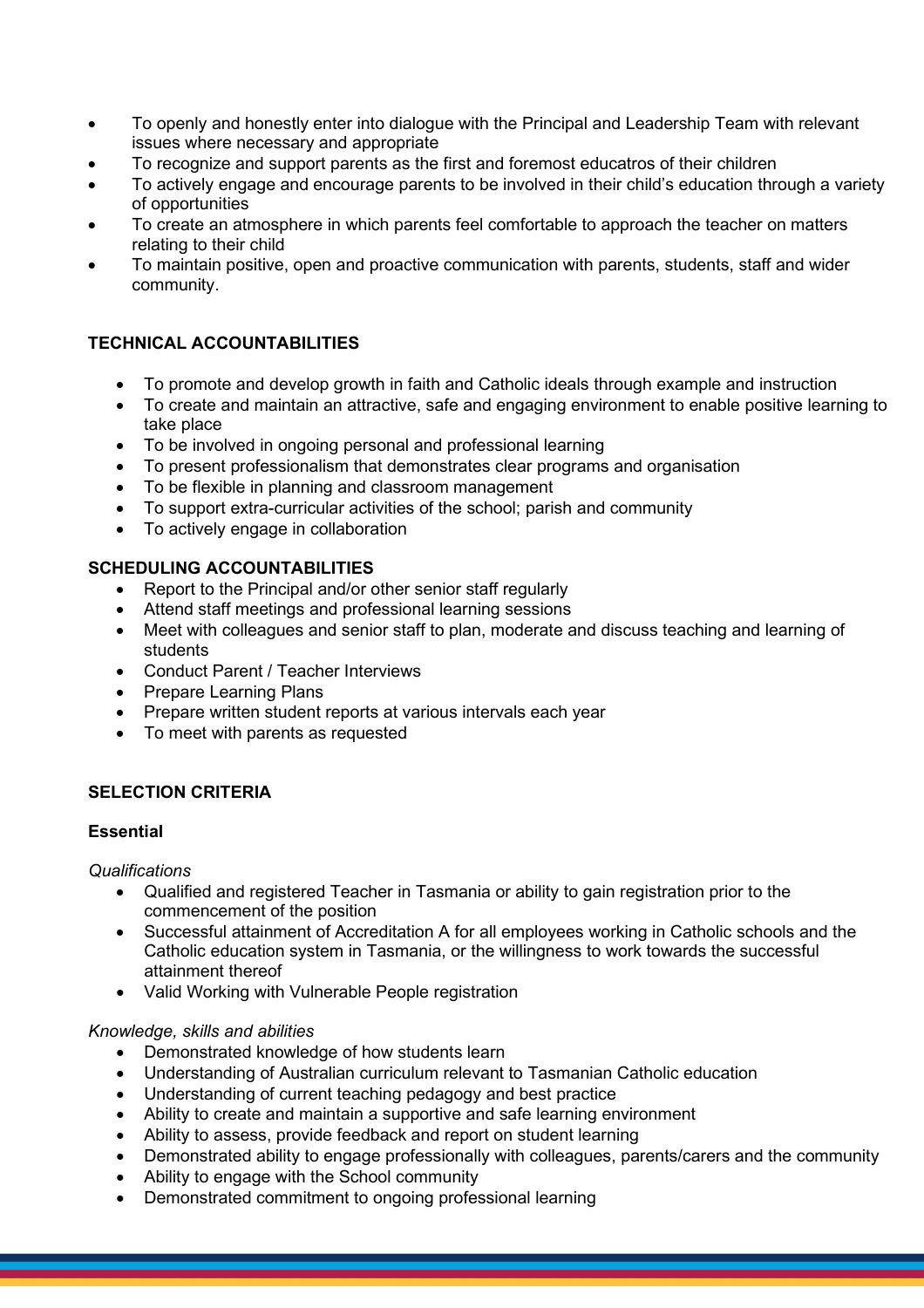#### **Desirabl**e

#### *Qualifications*

- Post graduate qualification in (Area of Specialisation or working towards)
- Current Motor Vehicle Licence
- Current First Aid Certificate

#### *Knowledge, skills and abilities*

- Ability to teach within the School
- Experience in different schools
- Experience teaching different grade levels